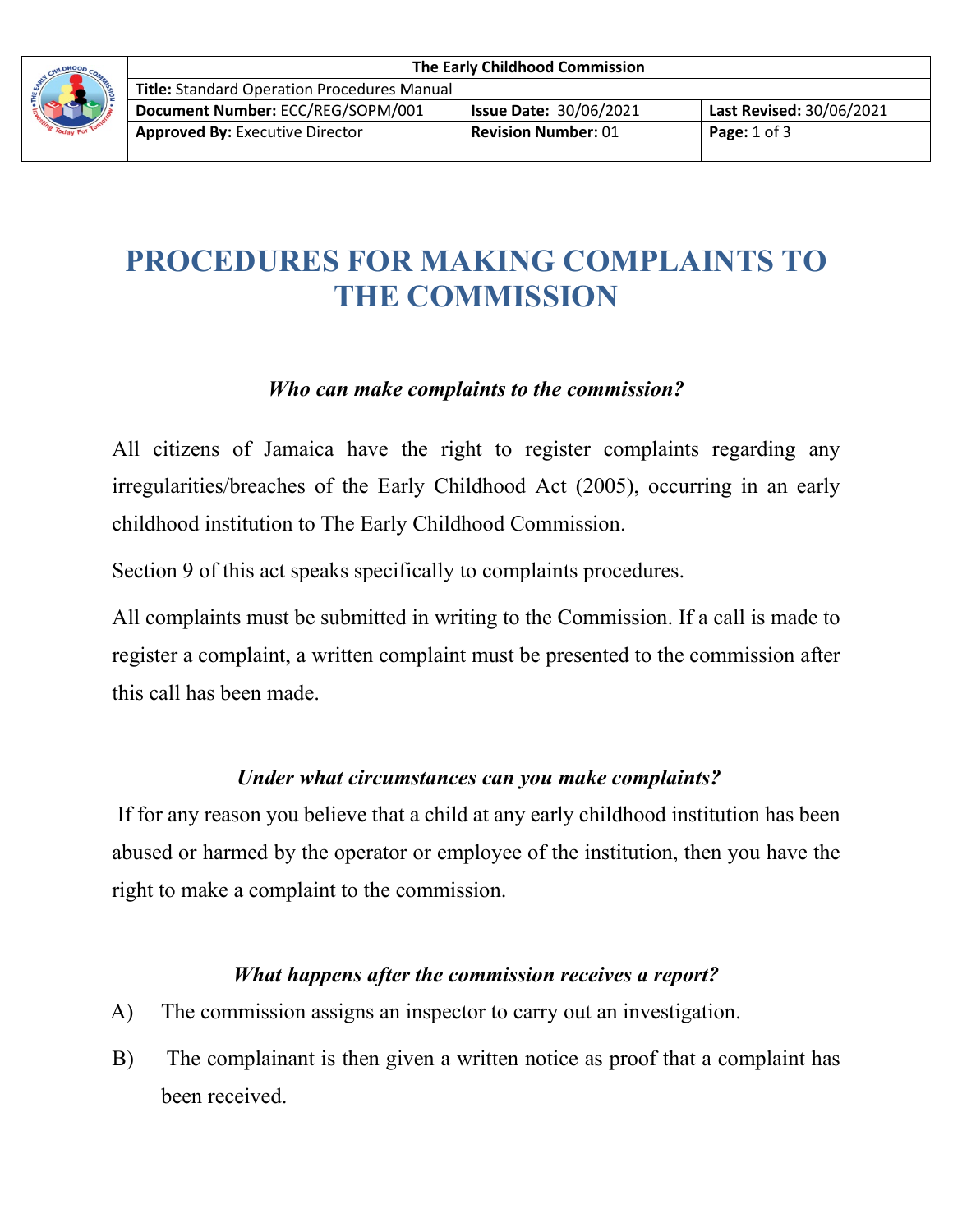

- C) The operator of the early childhood institution is given a written notice informing them of the intention to conduct an investigation.
- D) The inspector carries out the investigation and discusses the matter with the complainant, the operator and the employee of the institution that is involved in the complaint.
- E) After discussions with the relevant persons, the inspector submits a report of the findings to the commission. The commission then issues a copy of the report to the complaining party, the operator and any employee of the early childhood institution

### *WHAT IS CONTAINED IN THIS REPORT?*

- 1) All the facts and details surrounding the complaint.
- 2) The recommendations of the inspector, if the matter can be remedied.
- 3) The time period in which the recommendations must be put in place.

## *WHAT HAPPENS NEXT?*

Any of the persons involved in the complaint can request a meeting with the commission, at which time he/she can be accompanied by his/her Attorney-at-Law. However, this request must be made within the time period specified by the commission (usually a minimum of seven days).

## *FINALLY*

After the required period has expired, the Commission may dismiss the complaint